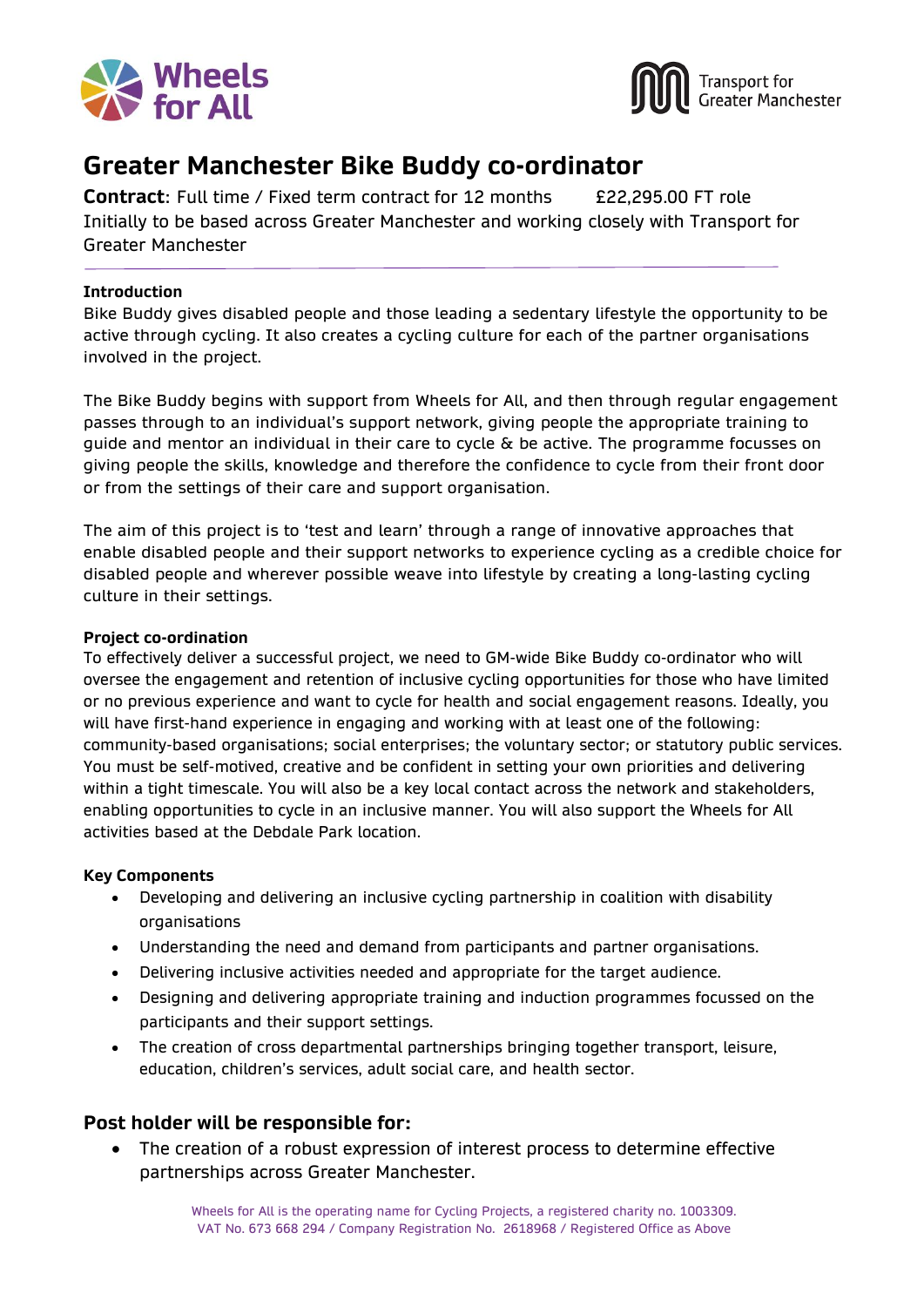- The delivery of high-quality and well received inclusive cycling sessions.
- The launch of a regular offer of activities to meet the needs and requirements of all community members.
- The creation of cross departmental partnerships bringing together transport, leisure, education, children's services, adult social care, and health sector.

**Location(s)** The post holder will work across the Greater Manchester region, liaising closely with partners at Transport for Greater Manchester to identify and secure partners from the disability and care sectors.

## **Training**

The successful applicant will be provided with a training package (which will include Wheels for All training, Ride Leader training, Emergency First Aid and Manual Handling training) in order to safely fulfil the requirements of the job role.

# **Job Purpose**

- 1. The primary aim of the role is to create inclusive cycling opportunities through partnerships across Greater Manchester, working closely with selected partner organisations and then individuals in their care.
- 2. To turn positive opportunities into genuine cycling experiences for people of all abilities.
- 3. To demonstrate effective community engagement by embracing everybody through the Wheels for All initiative, becoming a viable and sustainable community asset through working closely with a range of key partners.
- 4. To co-ordinate the adapted cycle programme as part of the active travel offer across Greater Manchester, and to be responsible for setting standards of good practice.
- 5. To oversee the Wheels for All sessions that have recently been launched at Debdale Park in Manchester. This will include liaising with partners and help with the development of inclusive infrastructure within the park
- 6. To ensure that the Wheels for All's social mission is delivered and that the project reaches the target audience of inactive people across the chosen regions.

### **Departmental**

- 1. To ensure the effective and efficient implementation of organisational policies and the achievement of Wheels for All objective are met.
- 2. To enable the delivery of regular inclusive cycling sessions, leading to progression and improvements for an individual's physical, mental and social well-being.
- 3. To ensure that the service is enthusiastically well received by participants, families, carers and support partner organisations.
- 4. To assist in ensuring effective working relationships are established and maintained with organisations and agencies relevant to the Wheels for All programme.
- 5. To ensure effective and accessible communication with staff, service users, the public and others, as appropriate.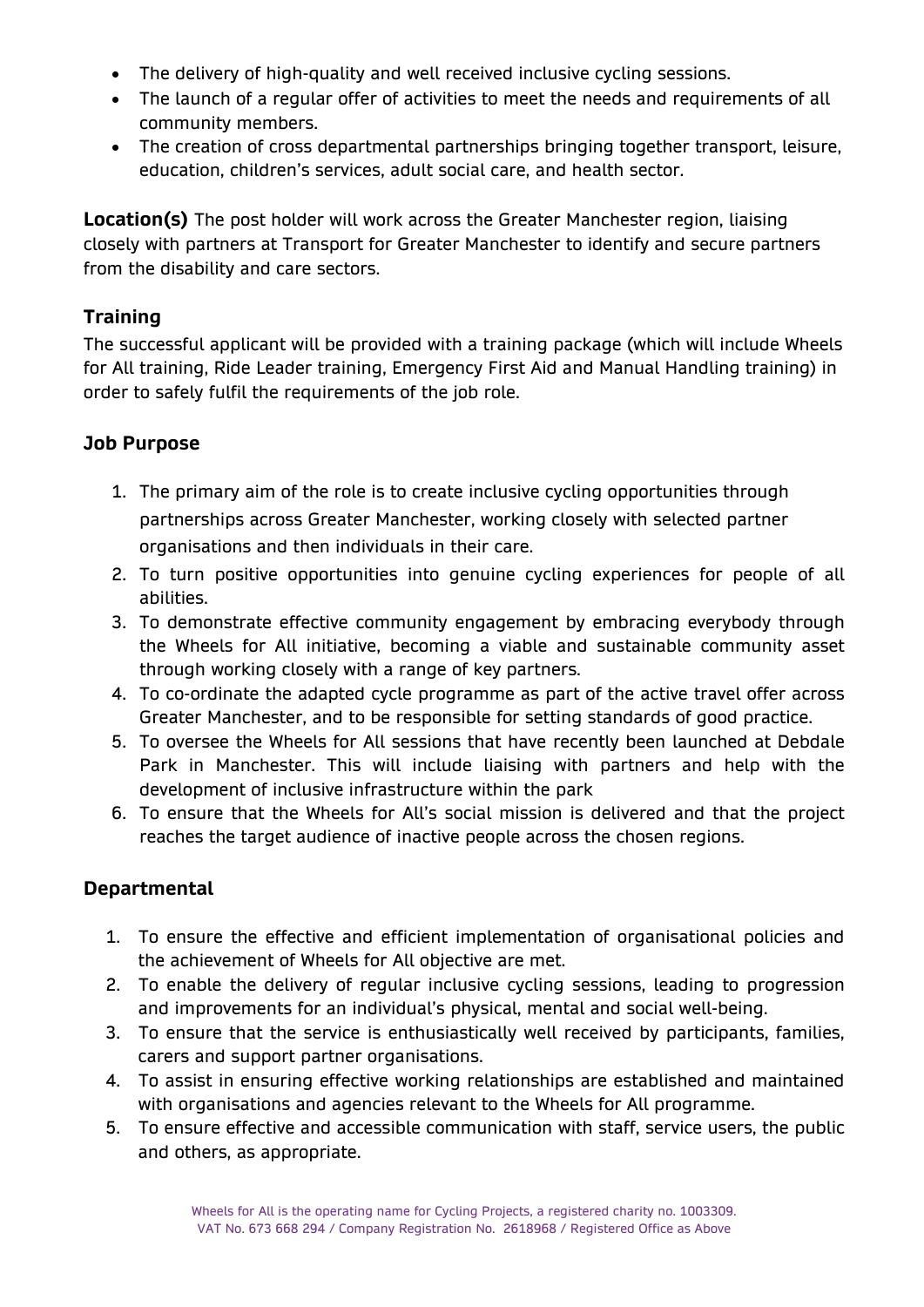# **Principal Duties & Responsibilities**

- 1. The development of positive activities for children and young people and adults of all abilities, with health and wellbeing themed delivery to narrow the inequality gap
- 2. To work competently with partners, volunteers, and recipients of the project.
- 3. Formulate inclusive cycling interventions, including identifying key milestones and performance measures, as well as appropriate progression routes and assessing the impact the project has on participants.
- 4. To organise and facilitate regular meetings of strategic partners steering groups, as well as the creation of a participants' steering group.
- 5. To recruit staff and volunteers, ensuring that they all receive appropriate training, support and supervision, and that their views and aspirations are shaped into future project plans.
- 6. Liaise closely and regularly with the key partners and funders identifying new opportunities and tracking any challenges of the project through its lifespan.
- 7. To support the progression pathways for individuals as they seek to improve their confidence, knowledge and skills through cycling
- 8. To monitor progress and evaluate the outcomes of the projects in line with the condition of the funders.
- 9. Contribute to the formulation of sustainability plans and funding bids to secure resources for the long term
- 10. To support the effective communication and marketing including social media to promote the project to existing & potential users, stakeholders and the wider public.

|           |                                                                                                                                                        | <b>Essential</b> | <b>Desirable</b> |
|-----------|--------------------------------------------------------------------------------------------------------------------------------------------------------|------------------|------------------|
| $\bullet$ | Problem solving & organisation skills and able to work as part of a<br>team                                                                            | E.               |                  |
| $\bullet$ | Self-discipline with the ability to use own initiative and work<br>autonomously with minimum supervision and as part of a multi-<br>disciplinary team. | E.               |                  |
| $\bullet$ | Used to working to deadlines and able to work calmly and<br>efficiently under pressure                                                                 | E                |                  |
| $\bullet$ | Up to date training in child protection and a good understanding<br>of safeguarding issues in project development.                                     | E.               |                  |
| $\bullet$ | Knowledge and experience of transport, social care, community<br>development and Health and Well-being initiatives.                                    | E.               |                  |
| $\bullet$ | Ability to interpret data and present statistical information.                                                                                         | E.               |                  |
| $\bullet$ | Excellent presentation & communication skills - written and oral                                                                                       | E                |                  |
| $\bullet$ | Good IT skills and ability to set up administrative and<br>organisational systems, which support the project.                                          |                  | D                |
| $\bullet$ | Educated to degree level or relevant experience within an access to<br>social care, sports development, transport or community<br>development setting  |                  | D                |
| $\bullet$ | Experience of working with disabled children, adults and the<br>elderly and their families and their support networks                                  |                  | D                |
| $\bullet$ | Experience of co-ordinating and supporting volunteers                                                                                                  |                  | D                |
| $\bullet$ | Experience of working in a multi-agency context.                                                                                                       |                  | D                |
| $\bullet$ | Hold a clean full driver's license / experience of driving vans                                                                                        |                  | D                |
| $\bullet$ | Current First Aid training.                                                                                                                            |                  | D                |

## **4. Qualifications and Experience**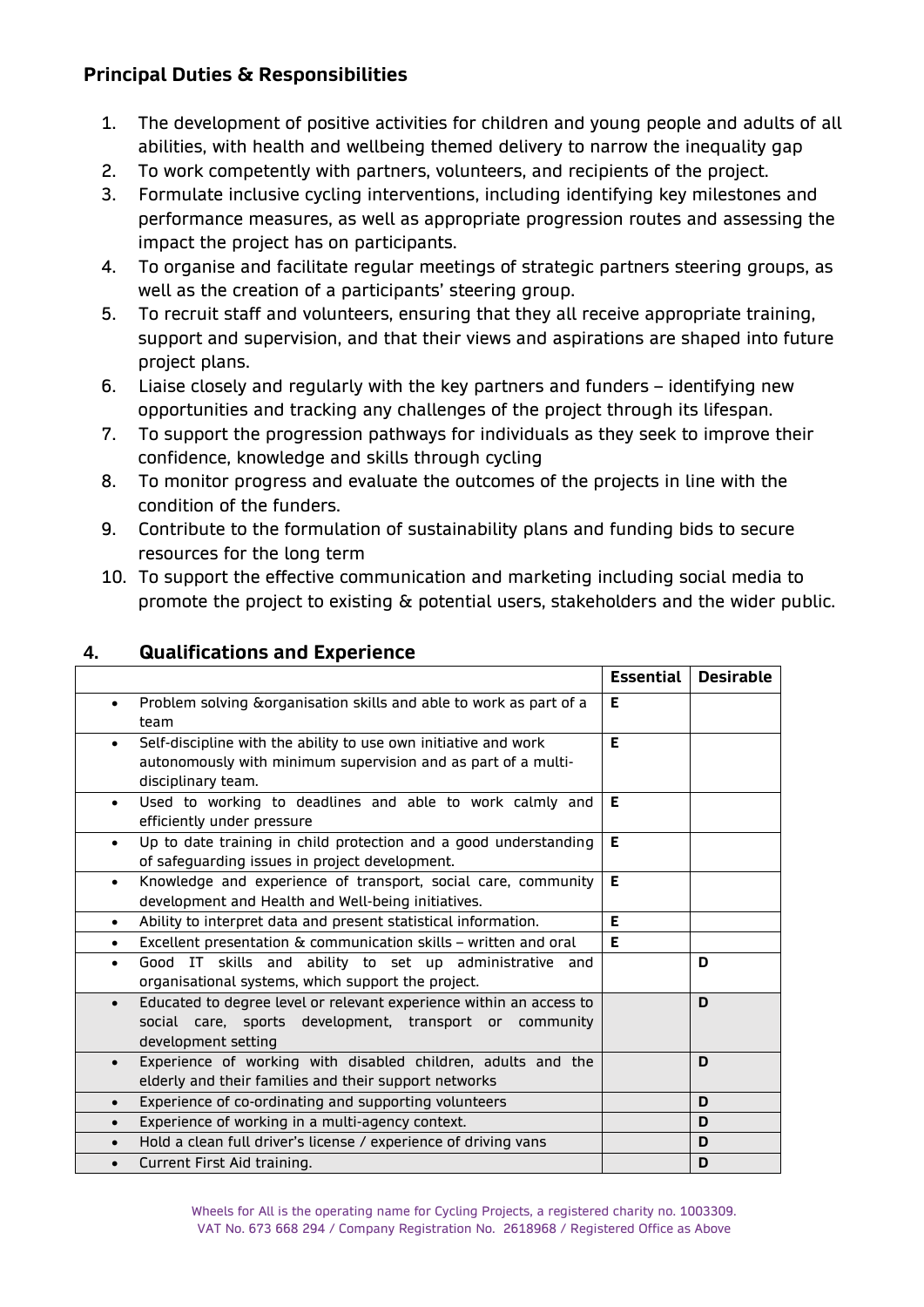## **Physical Effort**

Working hours are flexible and varied in accordance with the requirements of Wheels for All's delivery service, with a requirement to work and/or attend meetings or events outside of normal office hours and at weekends.

The post holder will be expected to undertake bending, stretching and lifting in the course of their duties when necessary e.g. preparing the bikes, assisting and engaging with children, adults and the elderly. There may be an increased level of physical effort required for children with personal or specialist needs.

### **6. Working Environment**

The post holder will be expected to work outside, visiting and delivering Wheels for All-inclusive cycling sessions regularly. They may need to work outside in inclement weather conditions on occasion.

### **7. General**

- To undertake such other duties and responsibilities as identified by the programme and are commensurate with the level of the post. The Job Description only contains the main accountabilities relating to the post and does not describe in detail all the duties required to carry out.
- The post holder will be expected to contribute to the protection of children and vulnerable adults as appropriate, in accordance with any agreed policies and/or guidelines, reporting any issues or concerns to their immediate line manager.
- Required to promote, monitor and maintain health, safety and security in the workplace. Requirements of the Health & Safety at Work Act, COSHH, and all other mandatory regulations are adhered to.
- Wheels for All staff are committed to safeguarding and promoting the welfare of children and young people and expects all staff and volunteers to share this commitment. Satisfactory Disclosure and Barring Service checks are required for this post prior to commencement.
- The post holder should be available to work outside normal office hours and will be expected to respond appropriately in the event of emergencies arising at any time.

#### **Organisational Chart for the programme**



#### **Contacts/Partnerships**

- TFGM
- GM Moving / Greater Sport
- Greater Manchester Disability Coalition
- Adult services
- Disability services
- Send Schools and disability support groups